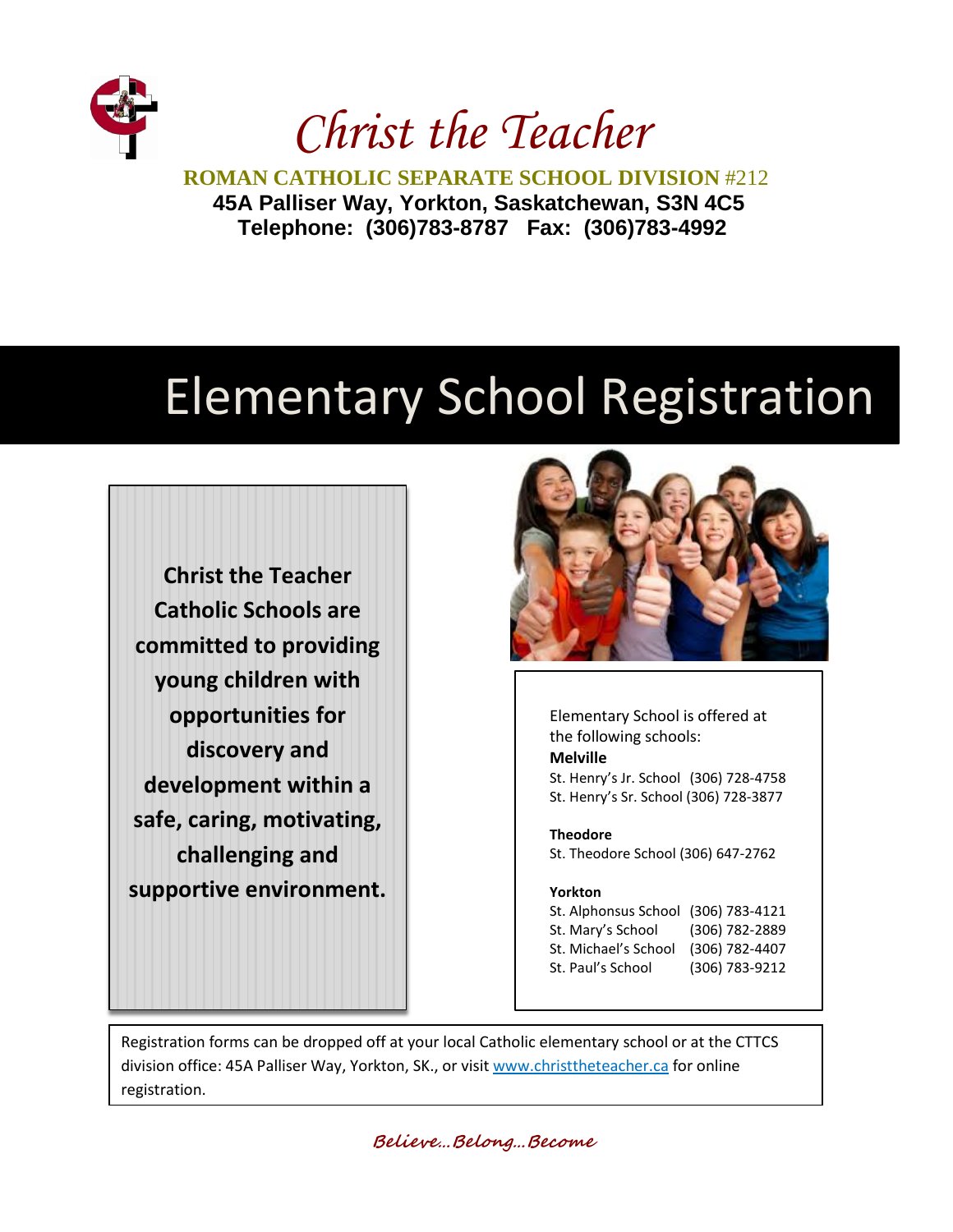| <b>SCHOOL LOCATION</b>                                                                                   |                    |                                                                                                                |                 |                        |                                            |  |  |  |  |
|----------------------------------------------------------------------------------------------------------|--------------------|----------------------------------------------------------------------------------------------------------------|-----------------|------------------------|--------------------------------------------|--|--|--|--|
| Which School do you wish to apply for?                                                                   |                    |                                                                                                                |                 |                        |                                            |  |  |  |  |
| Melville:                                                                                                |                    | Yorkton:<br>Theodore:                                                                                          |                 |                        |                                            |  |  |  |  |
| $\Box$ St. Henry's Jr. Elementary                                                                        |                    | $\Box$ St. Theodore                                                                                            |                 |                        | $\Box$ St. Alphonsus Elementary School     |  |  |  |  |
| School                                                                                                   |                    | Elementary                                                                                                     |                 |                        | $\Box$ St. Mary's Elementary School        |  |  |  |  |
| $\Box$ St. Henry's Sr. Middle School                                                                     |                    | School                                                                                                         |                 |                        | St. Michael's Elementary School            |  |  |  |  |
|                                                                                                          |                    |                                                                                                                |                 |                        | St. Paul's Elementary School               |  |  |  |  |
| English Program: □ Yes □ No   French Immersion: (St. Michael's, St. Henry's Jr. and Sr. Only) □ Yes □ No |                    |                                                                                                                |                 |                        |                                            |  |  |  |  |
| PREVIOUS SCHOOL ATTENDED                                                                                 |                    |                                                                                                                |                 |                        |                                            |  |  |  |  |
|                                                                                                          |                    |                                                                                                                |                 |                        |                                            |  |  |  |  |
|                                                                                                          |                    |                                                                                                                |                 |                        |                                            |  |  |  |  |
|                                                                                                          |                    |                                                                                                                |                 |                        |                                            |  |  |  |  |
| Last Grade your child attended: _____________________                                                    |                    |                                                                                                                |                 |                        |                                            |  |  |  |  |
| Date your child last attended: ______________________                                                    |                    |                                                                                                                |                 |                        |                                            |  |  |  |  |
| <b>STUDENT INFORMATION</b>                                                                               |                    |                                                                                                                |                 |                        |                                            |  |  |  |  |
| <b>SURNAME:</b>                                                                                          |                    | <b>FIRST NAME:</b>                                                                                             |                 |                        | <b>MIDDLE NAME:</b>                        |  |  |  |  |
| <b>NAME USED</b> (if different from legal name):                                                         |                    |                                                                                                                |                 |                        |                                            |  |  |  |  |
| <b>Street Address:</b>                                                                                   |                    | City:                                                                                                          |                 |                        | Postal Code:                               |  |  |  |  |
| Legal Land Description (If Applicable) and/or Mailing Address (Box No):                                  |                    |                                                                                                                |                 |                        |                                            |  |  |  |  |
| <b>Home Email Address:</b>                                                                               |                    |                                                                                                                |                 | Home Telephone Number: |                                            |  |  |  |  |
| <b>Current Age:</b><br>Gender:                                                                           |                    | Date of Birth:                                                                                                 |                 |                        |                                            |  |  |  |  |
| $\Box$ Male                                                                                              | $\Box$ Unspecified | <b>Registrar Verification Initials</b>                                                                         |                 |                        |                                            |  |  |  |  |
| $\Box$ Female                                                                                            |                    | (Office Use Only)                                                                                              | MMM / DD / YYYY |                        |                                            |  |  |  |  |
| Parent's Religion:<br>Baptized:                                                                          |                    | Child's Religion:                                                                                              |                 |                        | <b>Aboriginal Ancestry: (Voluntary)</b>    |  |  |  |  |
| $\Box$ Yes                                                                                               |                    | $\Box$ Roman Catholic                                                                                          |                 |                        | $\Box$ Status First Nation                 |  |  |  |  |
| No<br>$\Box$                                                                                             |                    | Ukrainian Catholic<br>$\Box$                                                                                   |                 |                        | <b>Non-Status First Nation</b><br>□        |  |  |  |  |
| (Copy will be kept on file to share<br>with the Church for the purpose of                                |                    | $\Box$ Other                                                                                                   |                 |                        | $\Box$ Metis                               |  |  |  |  |
| sacraments)                                                                                              |                    |                                                                                                                |                 |                        | Inuit<br>Q                                 |  |  |  |  |
| Place of Birth: (Province)   Student Lives With:                                                         |                    |                                                                                                                |                 |                        | Language Spoken at Home:                   |  |  |  |  |
| $\Box$ Saskatchewan, Canada                                                                              |                    | $\Box$ Both Parents $\Box$ Father                                                                              |                 |                        | $\Box$ English                             |  |  |  |  |
|                                                                                                          |                    | $\Box$ Mother $\Box$ Guardian                                                                                  |                 |                        | $\Box$ French                              |  |  |  |  |
|                                                                                                          |                    |                                                                                                                |                 |                        | $\Box$ Other: $\_\_\_\_\_\_\_\_\_\_\_\_\_$ |  |  |  |  |
| <b>Citizenship Status:</b><br>$\Box$ Canadian Citizen<br>$\Box$ Refugee Claimant<br>$\Box$ Student Visa  |                    |                                                                                                                |                 |                        |                                            |  |  |  |  |
| $\Box$ Permanent Resident<br>□ Work Visa                                                                 |                    |                                                                                                                |                 |                        |                                            |  |  |  |  |
| Citizenship: (Only complete if child is not a Canadian Citizen)                                          |                    |                                                                                                                |                 |                        |                                            |  |  |  |  |
|                                                                                                          |                    | Citizenship (other than Canadian): ________________________________Country of Birth: _________________________ |                 |                        |                                            |  |  |  |  |
|                                                                                                          |                    |                                                                                                                |                 |                        |                                            |  |  |  |  |

**Believe…Belong…Become**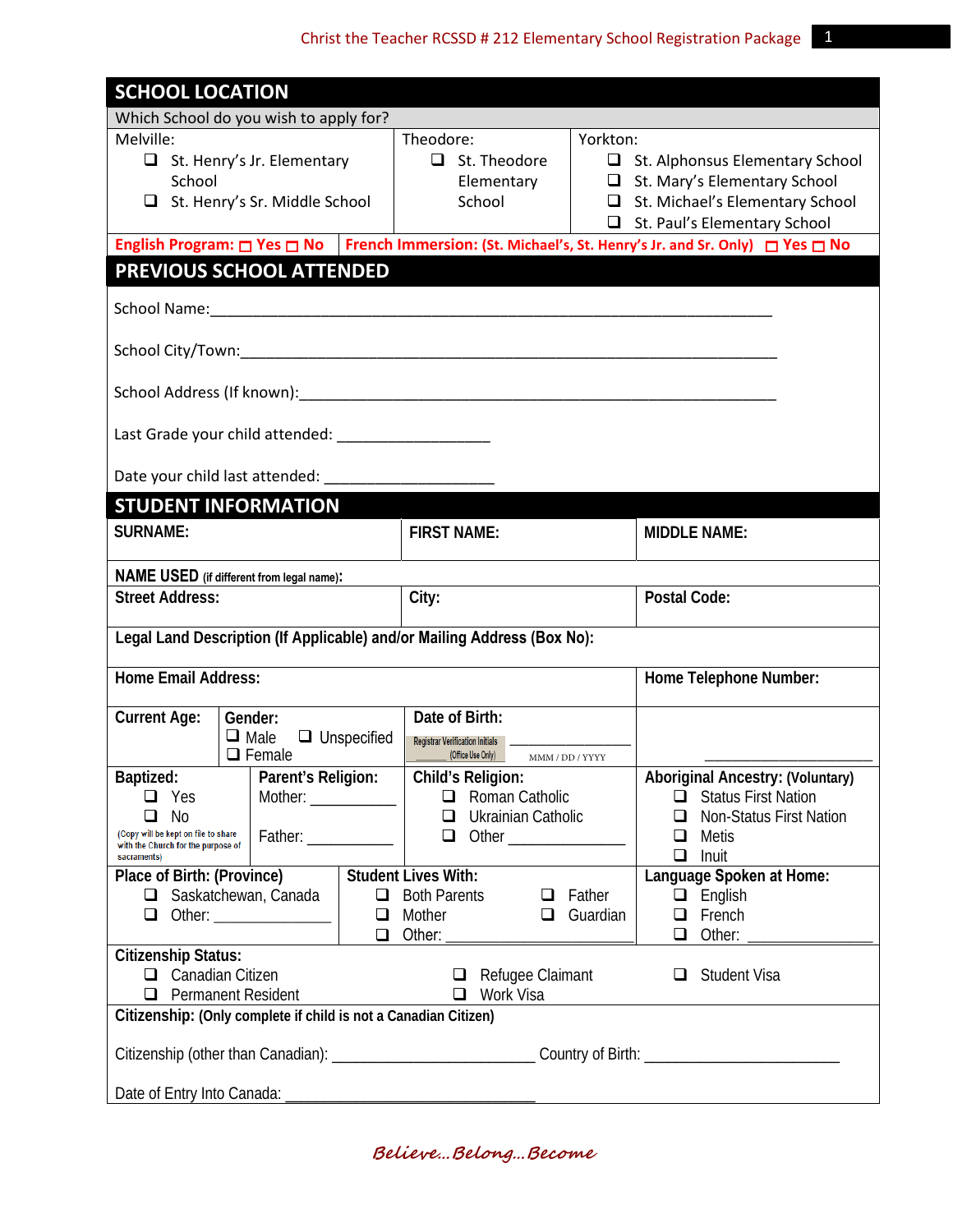| <b>MEDICAL INFORMATION</b>                                                                                             |                             |                                    |                                                                                        |  |  |  |  |
|------------------------------------------------------------------------------------------------------------------------|-----------------------------|------------------------------------|----------------------------------------------------------------------------------------|--|--|--|--|
| Emergency Contact Information: (Other than Parent/Guardian)                                                            |                             |                                    |                                                                                        |  |  |  |  |
|                                                                                                                        |                             |                                    |                                                                                        |  |  |  |  |
|                                                                                                                        |                             |                                    |                                                                                        |  |  |  |  |
|                                                                                                                        |                             |                                    |                                                                                        |  |  |  |  |
| Has your child had his/her immunizations? Yes / No Please select                                                       |                             |                                    |                                                                                        |  |  |  |  |
|                                                                                                                        |                             |                                    |                                                                                        |  |  |  |  |
| Has your child had a vision examination? Yes / No Please select Date of examination: _________________________________ |                             |                                    |                                                                                        |  |  |  |  |
|                                                                                                                        |                             |                                    |                                                                                        |  |  |  |  |
| PARENT/GUARDIAN INFORMATION                                                                                            |                             |                                    |                                                                                        |  |  |  |  |
| Mother/Stepmother/Guardian Information:<br>Last Name:                                                                  | <b>First Name:</b>          |                                    | Relationship to Child                                                                  |  |  |  |  |
|                                                                                                                        |                             |                                    |                                                                                        |  |  |  |  |
| Resides with Student: $\Box$ Yes                                                                                       | $\square$ No                | Address (if different than Child): |                                                                                        |  |  |  |  |
| Home Phone:                                                                                                            | Cell Phone:                 |                                    | Work Phone:                                                                            |  |  |  |  |
| Email Address:                                                                                                         |                             |                                    | Place of Employment:                                                                   |  |  |  |  |
| Father/Stepfather/Guardian Information:                                                                                |                             |                                    |                                                                                        |  |  |  |  |
| Last Name:<br><b>First Name:</b>                                                                                       | Relationship to Child       |                                    |                                                                                        |  |  |  |  |
| Resides with Student:<br>$\Box$ Yes                                                                                    | $\Box$ No                   | Address (if different than Child): |                                                                                        |  |  |  |  |
| Home Phone:                                                                                                            | Cell Phone:                 |                                    | Work Phone:                                                                            |  |  |  |  |
| Email Address:                                                                                                         |                             |                                    | Place of Employment:                                                                   |  |  |  |  |
| <b>Home Owner:</b>                                                                                                     |                             | Taxes:                             |                                                                                        |  |  |  |  |
| $\Box$ Rent<br>ப                                                                                                       | Own                         | Public School<br>ப                 | Separate School                                                                        |  |  |  |  |
| Parents are:<br>Married<br>$\Box$                                                                                      | <b>Common Law</b><br>$\Box$ |                                    | □ Separated/Divorced<br>$\Box$ Single                                                  |  |  |  |  |
| Please indicate if there is a custody arrangement or custody order that the school staff should be aware               |                             |                                    |                                                                                        |  |  |  |  |
| of:                                                                                                                    |                             |                                    |                                                                                        |  |  |  |  |
| $\Box$ Yes                                                                                                             |                             |                                    |                                                                                        |  |  |  |  |
| <b>No</b><br>⊔<br>If you answered YES, you will need to supply legal documentation to the school administration. This  |                             |                                    |                                                                                        |  |  |  |  |
| document will be kept in the school principal's office.                                                                |                             |                                    |                                                                                        |  |  |  |  |
| <b>OTHER INFORMATION (If Applicable)</b>                                                                               |                             |                                    |                                                                                        |  |  |  |  |
| Has your child worked with any of the following support services in our community?                                     |                             |                                    |                                                                                        |  |  |  |  |
| The Ministry of Social Services Worker's Name:<br>⊔                                                                    |                             |                                    |                                                                                        |  |  |  |  |
| ⊔                                                                                                                      |                             |                                    |                                                                                        |  |  |  |  |
| u                                                                                                                      |                             |                                    | ASD Services (Autism Spectrum Disorder) Worker's Name: _______________________________ |  |  |  |  |

**Believe…Belong…Become**